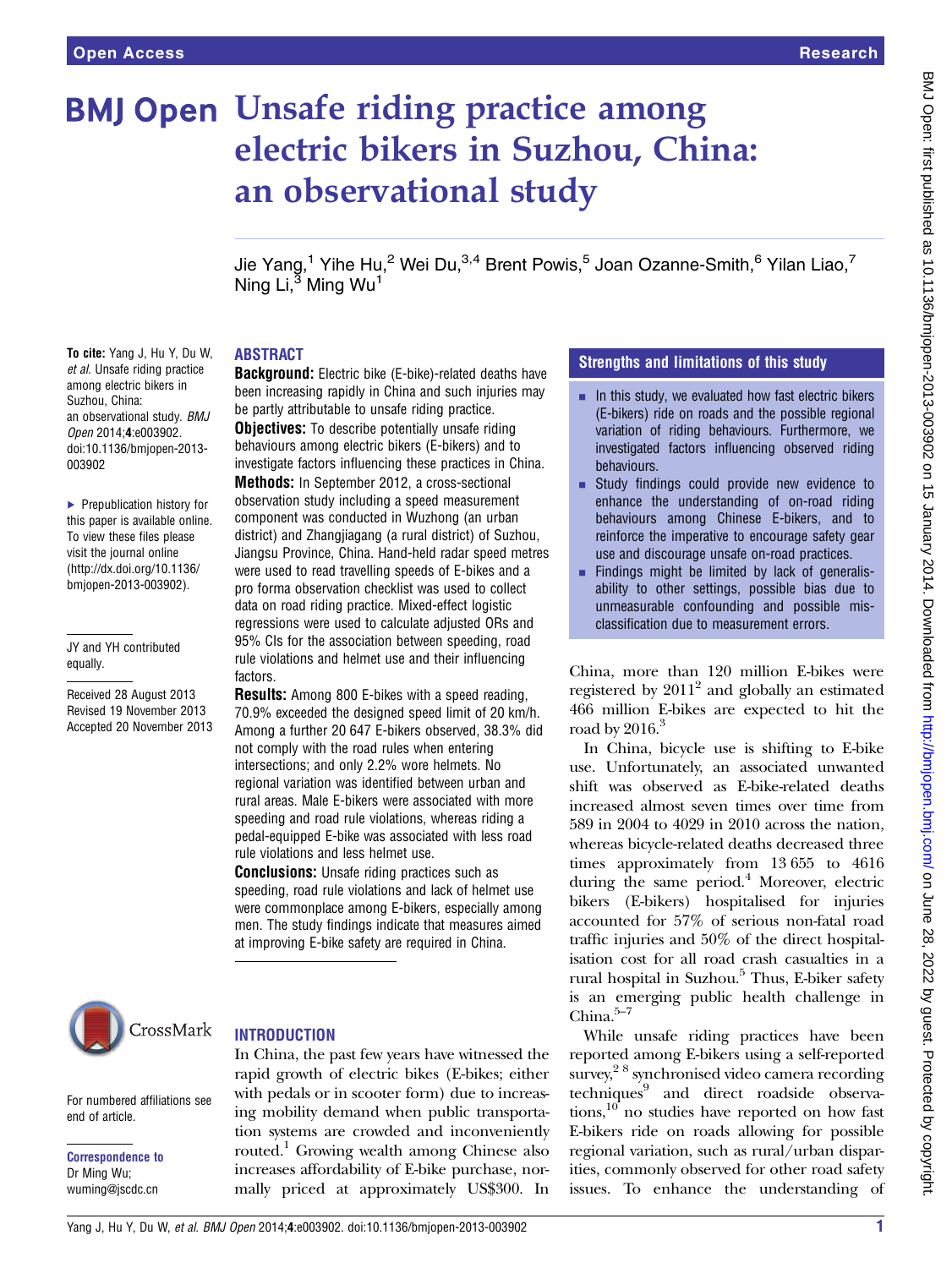on-road riding behaviours among Chinese E-bikers including evaluation of rural/urban variation, we used direct roadside observation techniques to describe their safety practices and hand-held radar metres to estimate their actual travelling speed. We further investigated factors influencing these observed behaviours.

## **METHODS**

We applied a cross-sectional observation research which comprised two components for this study, that is, observations with or without speed measurement, which were conducted separately in Suzhou, one of the intervention pilot cities in China for the Bloomberg Philanthropies Global Road Safety Programme (a multinational programme which takes effort to reduce death and serious injury on the roads in 10 low-income and middle-income countries over 5 years extending from 2010 to  $2014$ ).<sup>11</sup> Suzhou has the sixth highest gross domestic product per capita on the Chinese mainland, a resident population of 10 million and at least two million E-bikes.<sup>10</sup>

### Field implementation

In Suzhou, two administrative districts, that is, Wuzhong (urban district) and Zhangjiagang (rural district) were selected to conduct both study components. Wuzhong is located in the south of Suzhou metropolitan regions with a resident population of 606 231 in 2012, comprising 49% males and 51% females, whereas Zhangjiagang is located to the north of Suzhou metropolitan regions with a resident population of 909 038 in 2012, comprising 49.2% males and 50.8% females. To select observation sites, a grid was placed over standard maps of Wuzhong and Zhangjiagang, and random digits were generated for each grid box for selection and each valid grid box contained at least one intersection having traffic lights. For each randomly selected site, an alternate site was also selected randomly from the grid as a backup. A pilot study was carried out to validate the field feasibility such as having low volumes of E-bikes for speed measurement; at least two-way motor vehicle lanes, pedestrian crossings and bicycle lanes; enough distance between observation sites so the same E-bikers were unlikely to be observed twice and less likely to interrupt observed behaviours and least likely to increase the crash risk for observers. A total of eight sites (ie, two from each district for each study component) were randomly selected.

For the study component with speed measurement, observers concealed themselves at approximately 50 metres from the corner of the intersection, used handheld radar speed metres (Bushnell velocity 10-1911CM with measurement range  $16-320 \text{ km/h}$ <sup>12</sup> to record the speed metre reading, and collected information on on-road riding behaviours among oncoming E-bikers with valid speed metre reading. For the study component without speed measurement, the observations were conducted at intersection corners. Considering that

traffic characteristics may vary every day, we randomly selected 4 days in a week including one weekend day (September 11, 12, 13 and 15) for the study component with speed measurement and selected another 7-day period (September 17–23) for the study component without speed measurement. The time of day (7:00– 18:59) for site observations was set at 2 h intervals as observational periods and randomly assigned to sites.

Four experienced observers were recruited, who had participated in previous roadside E-bike observation studies in other districts in Suzhou.<sup>10</sup> Prior to field implementation, the site observers were trained in specifications of different behaviours, identification of different types of protective items, techniques to observe multiple behaviours especially when an E-bike was moving and data quality control. The site observers formed two groups, that is, the urban group and rural group without rotation. Each group remained in the same district and changed its observational periods and sites every day. Roadside pilot observations and regular on-site audits were conducted to ensure the safety guidelines and accurate and appropriate implementation of the data collection process.

The observers worked in pairs, to observe oncoming E-bikes in ascending distance order. Data items were collected on a pro forma checklist including the type of E-bike (with bike pedals or in scooter form), registration status, rider's gender, couriers or not (in China, many couriers are required to wear uniforms when working and companies provide them uniforms with own logos; although uniforms are in different styles, it' is easy to differentiate couriers from normal E-bikers), carrying passengers, carrying oversized cargo (estimated  $>60 \times 40 \times 20$  cm<sup>3</sup>, the size of normal airlines carry-on luggage), riding in a motor vehicle lane, running red lights, riding in the opposite direction (ie, facing oncoming traffic), using mobile phone, using helmet, wearing leather gloves and wearing other motorcycle protective clothing. Weather, day of week, time of day, average E-bike traffic volume per minute and presence of a traffic controller (traffic policeman or traffic police assistant directing vehicular and pedestrian traffic) were recorded on separate data collection forms (table 1). Regarding the speed measurement component, for every 10th E-bike, the second observer recorded the radar speed reading during the speed measurement observations.

## Outcome of interest

- 1. Speeding was defined as binary, that is, yes (travel speed>20 km/h) or no (travel speed $\leq$ 20 km/h), because E-bikes are manufactured to a mandatory standard $13$  with designed maximum travel speed of 20 km/h;
- 2. Violation was defined as binary, that is, yes (at least one of the following road rule violations was observed: carrying passengers, carrying oversized cargo, riding in a motor vehicle lane, running red lights, riding in the opposite direction or using mobile phone), or no;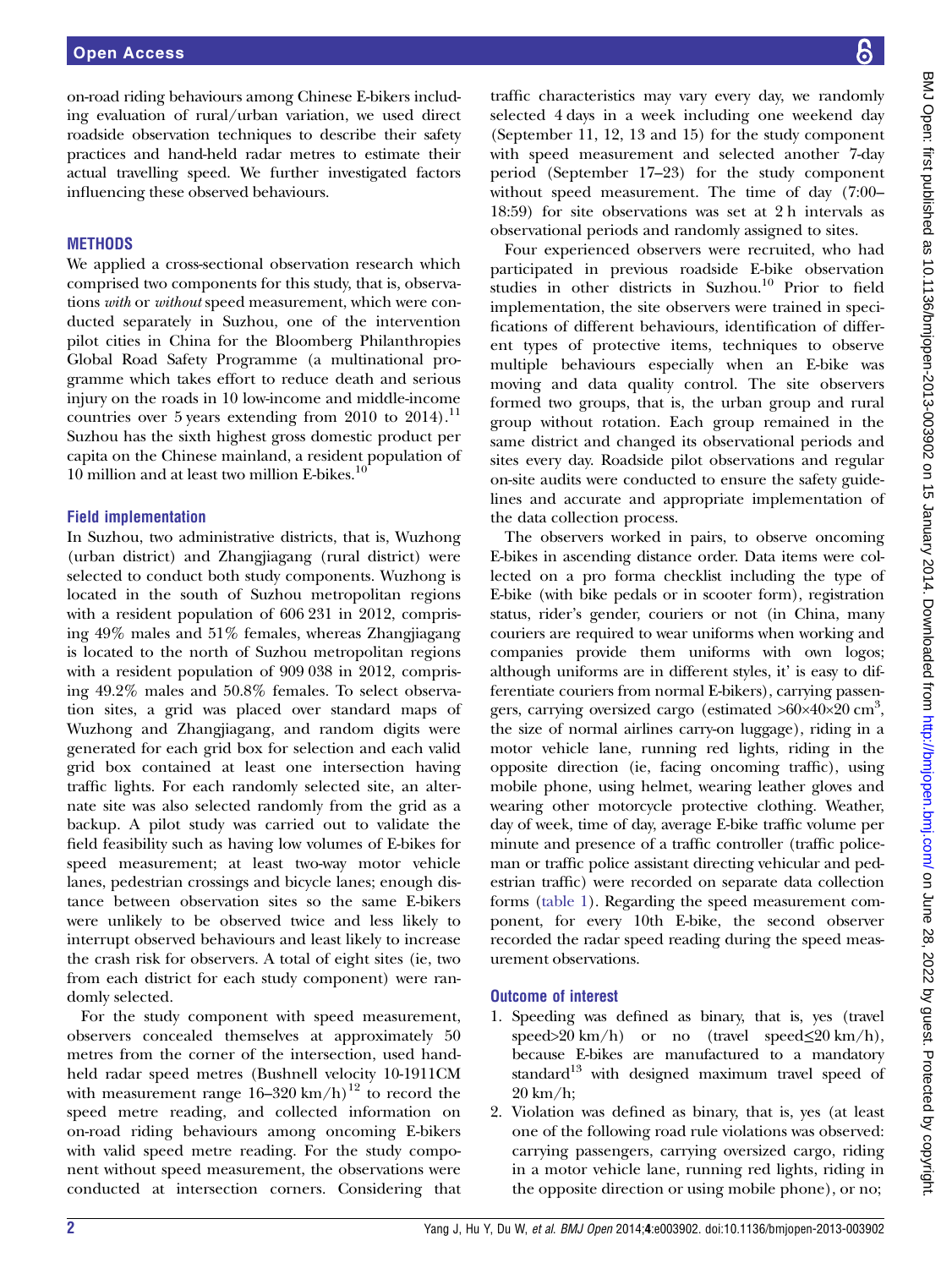| Observational item categorisation<br>Table 1                   |                              |  |  |  |  |
|----------------------------------------------------------------|------------------------------|--|--|--|--|
| <b>Observational items</b>                                     | Categorisation               |  |  |  |  |
| Weather                                                        | Sunny, cloudy or rainy       |  |  |  |  |
| Day of week                                                    | Weekday or weekend           |  |  |  |  |
| Time of day                                                    | Morning or afternoon         |  |  |  |  |
| Average E-bike traffic volume                                  | Basic (≤10 E-bikes), low     |  |  |  |  |
| per minute                                                     | (11-15 E-bikes), medium      |  |  |  |  |
|                                                                | (16-20 E-bikes) or high      |  |  |  |  |
|                                                                | (>20 E-bikes)                |  |  |  |  |
| Presence of a traffic controller Yes or no                     |                              |  |  |  |  |
| (traffic policeman or traffic                                  |                              |  |  |  |  |
| police assistant directing<br>vehicular and pedestrian         |                              |  |  |  |  |
| traffic)                                                       |                              |  |  |  |  |
| Type of E-bike                                                 | Equipped with pedals or      |  |  |  |  |
|                                                                | otherwise in scooter form    |  |  |  |  |
| E-bike registration status                                     | Registered with registration |  |  |  |  |
|                                                                | plate displayed or otherwise |  |  |  |  |
|                                                                | unregistered                 |  |  |  |  |
| E-bikers' gender                                               | Male or female               |  |  |  |  |
| E-bikers' occupation                                           | Couriers or not              |  |  |  |  |
| Carrying passengers                                            | Yes or no                    |  |  |  |  |
| Carrying oversized cargo                                       | Yes or no                    |  |  |  |  |
| $(>60\times40\times20$ cm <sup>3</sup> )                       |                              |  |  |  |  |
| Riding in a motor vehicle lane Yes or no<br>Running red lights | Yes or no                    |  |  |  |  |
| Riding in the opposite                                         | Yes or no                    |  |  |  |  |
| direction (ie, facing oncoming                                 |                              |  |  |  |  |
| traffic)                                                       |                              |  |  |  |  |
| Mobile phone use                                               | Yes or no                    |  |  |  |  |
| Helmet use                                                     | Yes or no                    |  |  |  |  |
| Wearing leather gloves                                         | Yes or no                    |  |  |  |  |
| Wearing other motorcycle                                       | Yes or no                    |  |  |  |  |
| protective clothing                                            |                              |  |  |  |  |
| E-bike, electric bike; E-biker, electric biker.                |                              |  |  |  |  |

3. Helmet use was defined as binary, that is, yes (wearing a motorcycle helmet) or no.

# Statistical analysis

Completed observational records were reviewed; and data were entered with double entry. All data analyses were conducted using SAS V.9.2 (SAS Institute, 2002). The interobserver reliability was assessed using κ-statistics and agreement reached at least 85% for each pair of observers. Frequencies and proportions of speed reading and observed on-road riding behaviours were calculated where appropriate. We used mixed logistic regression allowing for random selection of observational sites to estimate OR and associated 95% CI for different study outcomes adjusted for observational items (table 1). Further mixed-effect logistic regression analyses of individual road rule violations (ie, carrying passengers, carrying oversized cargo, riding in a motor vehicle lane, running red lights, riding in the opposite direction or using mobile phone) were stratified by different regions, that is, Wuzhong or Zhangjiagang. We defined p values less than 0.05 as statistically significant.

# RESULTS

There were a total of 27 observational periods (ie, 14 in Wuzhong and 13 in Zhangjiagang) for direct observational data collection on 20 647 E-bikes and 16 periods (ie, 8 for each district) for speed measurement on 800 E-bikes. The average number of E-bikes per observational period was 729 (range 103–1317) and 803 (range 552–1046) for Wuzhong and Zhangjiagang, respectively.

Table 2 describes the observation results and shows that E-bikes were the dominant transportation means in Wuzhong district. Despite similarities across some observational items such as low helmet use (ie, 2.1% in Wuzhong vs 2.2% in Zhangjiagang) and commonplace carrying of passengers  $(21.3\% \text{ vs } 20.5\%)$ , there were differences in riding violations especially for riding licensed E-bikes (96.3% vs 36.3%; table 2).

Approximately, 83.3% (n=333) and 58.5% (n=234) E-bikers were observed travelling at a speed greater than 20 km/h; approximately, 41.3% (n=4211) and 35.4% (n=3700) violating at least one of the listed road rules; and  $2.5\%$  (n=251) and  $3.1\%$  (n=319) using any safety gear in Wuzhong and Zhangjiagang, respectively.

No statistically significant evidence indicates the existence of regional variation in terms of elevated odds of speeding, general road rule violations or lack of helmet use. Compared with female E-bikers, male E-bikers showed greater ORs of speeding (OR=2.12, 95% CI 1.50 to 3.01) and violation (OR=1.35, 95% CI 1.27 to 1.44). Reduced ORs of road rule violations (OR=0.66, 95% CI 0.62 to 0.70) and wearing a helmet (OR=0.39, 95% CI 0.32 to 0.49) were found to be associated with riding pedal-equipped E-bikes compared with those in scooter form, whereas the highest elevated ORs of helmet use (OR=7.21, 95% CI 4.01 to 12.98) and road rule violations (OR=5.34, 95% CI 3.58 to 7.99) were observed among couriers compared with other E-bikers (table 3).

The results of regional stratification demonstrate that risk factor profile may vary across regions. For example, of riding opposite direction, couriers were associated with significantly elevated OR (2.03, 95% CI 1.03 to 4.00) in Wuzhong but marginally reduced OR (0.71, 95% CI 0.36 to 1.41) in Zhangjiagang, whereas male E-bikers were associated with marginally elevated OR  $(1.09, 95\% \text{ CI } 0.91 \text{ to } 1.31)$  in Wuzhong but significantly reduced OR (0.89, 95% CI 0.81 to 0.97) in Zhangjiagang (tables 4 and 5).

# **DISCUSSION**

Poor safety practice was commonplace including speeding, road rule violations and little use of helmets and this did not vary between rural and urban areas. Male E-bikers seemed to bear more risks of speeding and road rule violations. Although couriers were seven times more likely to wear a helmet when riding an E-bike, they were also five times more likely to violate road rules when entering an intersection compared with other E-bikers. When riding E-bikes with pedals rather than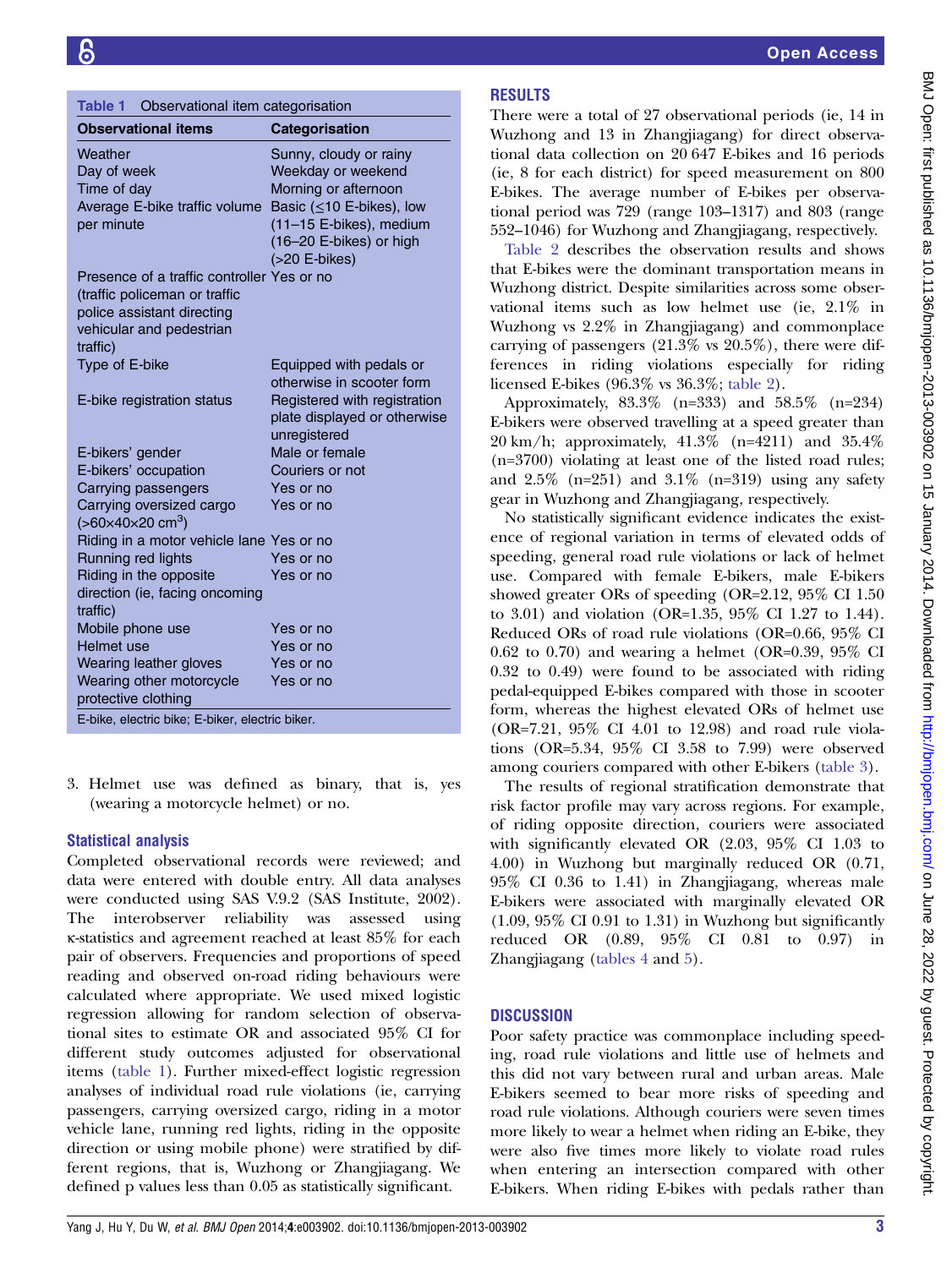### Table 2 Distribution of observational items among E-bike study

|                                                       |                       | <b>Wuzhong (urban district)</b>     |                            | Zhangjiagang<br>(rural district)    |                             |
|-------------------------------------------------------|-----------------------|-------------------------------------|----------------------------|-------------------------------------|-----------------------------|
|                                                       |                       |                                     | <b>Without</b>             |                                     | <b>Without</b>              |
| <b>Sample size</b>                                    | (n)                   | <b>With speed</b><br>measure<br>400 | speed<br>measure<br>10 202 | <b>With speed</b><br>measure<br>400 | speed<br>measure<br>10 4 45 |
| Traffic mix                                           | E-bikes (%)           | 44.6                                | 46.5                       | 28.2                                | 34.5                        |
|                                                       | Pedestrians<br>(% )   | 7.4                                 | 9.1                        | 3.0                                 | 10.6                        |
|                                                       | Bicycles (%)          | 3.5                                 | 3.2                        | 9.6                                 | 4.7                         |
|                                                       | Cars $(\%)$           | 36.2                                | 35.1                       | 57.1                                | 47.6                        |
|                                                       | Heavy<br>vehicles (%) | 8.3                                 | 6.2                        | 2.2                                 | 2.7                         |
| E-bike volume per minute (basic as $\leq$ 10 E-bikes, | Basic (%)             | 25.0                                | 40.9                       | 50.0                                | 40.2                        |
| low as 11-15 E-bikes, medium as16-20 E-bikes          | Low $(%)$             | 12.5                                | 17.0                       | 37.5                                | 59.8                        |
| or high as >20 E-bikes)                               | Medium (%)            | 37.5                                | 10.4                       | 12.5                                | 0.0                         |
|                                                       | High $(\%)$           | 25.0                                | 31.7                       | 0.0                                 | 0.0                         |
| Weather                                               | Sunny (%)             | 75.0                                | 82.8                       | 100.0                               | 69.8                        |
|                                                       | Cloudy (%)            | 0.0                                 | 9.4                        | 0.0                                 | 30.2                        |
|                                                       | Rainy $(\%)$          | 25.0                                | 7.8                        | 0.0                                 | 0.0                         |
| Day of week                                           | Weekday (%)           | 75.0                                | 75.7                       | 75.0                                | 70.5                        |
| Time of dav                                           | Morning $(\%)$        | 37.5                                | 45.7                       | 50.0                                | 39.5                        |
| <b>Traffic controller</b>                             | Yes $(\%)$            | <b>NA</b>                           | 0.0                        | <b>NA</b>                           | 25.4                        |
| Occupation                                            | Courier (%)           | 1.8                                 | 0.8                        | 1.3                                 | 0.5                         |
| Gender                                                | Males $(\%)$          | 69.0                                | 59.8                       | 58.5                                | 51.7                        |
| Registration                                          | Yes $(\%)$            | 94.0                                | 96.3                       | 35.3                                | 36.3                        |
| Pedals                                                | Yes $(\%)$            | 28.0                                | 37.1                       | 53.3                                | 54.3                        |
| Carrying passengers                                   | Yes $(\%)$            | 24.3                                | 21.3                       | 11.0                                | 20.5                        |
| Carrying large cargo                                  | Yes $(\%)$            | 11.5                                | 6.9                        | 15.8                                | 10.1                        |
| Riding in a motor vehicle lane                        | Yes $(\%)$            | 13.5                                | 3.1                        | 2.3                                 | 1.4                         |
| Riding opposite direction                             | Yes $(\%)$            | 3.0                                 | 5.7                        | 25.0                                | 30.8                        |
| Mobile phone use                                      | Yes $(\%)$            | 0.8                                 | 0.7                        | 2.0                                 | 1.1                         |
| Helmet use                                            | Yes $(\%)$            | 3.3                                 | 2.1                        | 5.0                                 | 2.2                         |
| Gloves                                                | Yes $(\%)$            | 0.8                                 | 0.4                        | 1.8                                 | 0.8                         |
| Running red lights                                    | Yes $(\%)$            | <b>NA</b>                           | 16.5                       | NА                                  | 6.2                         |
|                                                       |                       |                                     |                            |                                     |                             |

those in scooter form, E-bikers had a lower likelihood of violating road rules and wearing a helmet. These identified safety gaps build on previous evidence $5-10$  identify ing the need to discourage unsafe practice and encourage safety gear use among E-bikers in China, particularly in the context of China recently joining global action to improve road safety in the next decade.

Consistent with previous studies,  $2^{8-10}$  this study confirmed a range of factors associated with observed E-biker behaviours and revealed the invariant nature of unsafe E-bike riding practice in general. We conducted a similar study during March 2012 in metropolitan Suzhou areas and found 27% of E-bikers violated at least one road rule and  $41\%$  used at least one type of safety gear.<sup>10</sup> The current study identified a somewhat higher prevalence of road rule violations (38%) and lower safety gear use (3%). This variation may be explained by the seasonality, for example, the sharp drop in glove use (from 37% to 0.6%) and helmet use (from 9% to 2%). Zhang et  $al<sup>14</sup>$ reported a similar decrease in helmet use among

Mainland China, $\pm$ <sup>-1</sup> which echoes the call for action to develop policies to improve E-bike safety in China.

On the basis of the study findings, measures aimed at improving E-bike safety are required. For example, the observed high prevalence of unsafe riding practices implies a need for policy change. Current road rules regulate E-bikes as pedal bicycles that should travel in non-motor vehicle lanes at a maximum speed of 15 km/  $h<sup>15</sup>$  whereas the mandatory standard for E-bikes specifies a maximum speed of 20 km/h and a maximum weight of 40 kg in addition to requiring a specified braking distance and pedal installment. $13$  However, these specifications may not be widely enforced as most of the electric two-wheelers are not designed and produced in line with the national standards of non-motor vehicles (Tsinghua Law School. Aiming at behavioral changes: improving drink driving and speeding law in China. Beijing: Tsinghua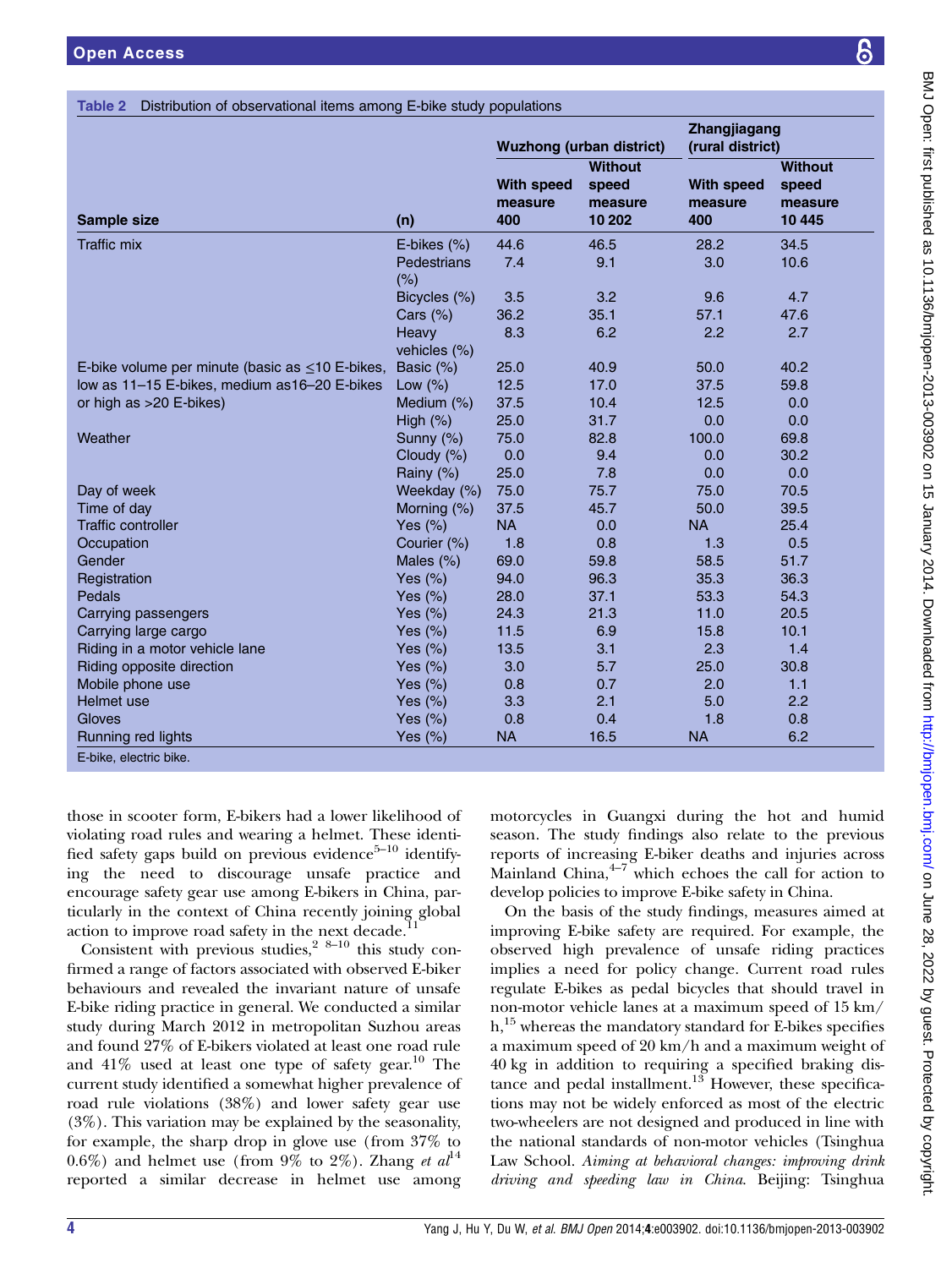|                 | <b>Speeding</b><br>$N = 800$ | <b>Violations</b><br>N=20 647  | <b>Helmet use</b><br>$N = 20647$ |
|-----------------|------------------------------|--------------------------------|----------------------------------|
| Region          |                              |                                |                                  |
| Urban           | 1.14 (0.66 to 1.99)          | 1.01 (0.95 to 1.07)            | $0.98$ (0.84 to 1.14)            |
| Rural           |                              | Reference                      |                                  |
| Weather         |                              |                                |                                  |
| Sunny           | $0.29$ (0.02 to 3.58)        | $0.89$ (0.40 to 1.98)          | $0.58$ (0.19 to 1.80)            |
| Cloudy          |                              | 0.76 (0.31 to 1.88)            | 0.55 (0.16 to 1.98)              |
| Rainy           |                              | Reference                      |                                  |
| Weekday         |                              |                                |                                  |
| <b>Yes</b>      | 1.73 (0.92 to 3.25)          | 0.86 (0.53 to 1.42)            | 1.43 (0.72 to 2.81)              |
| <b>No</b>       |                              | Reference                      |                                  |
| Time of day     |                              |                                |                                  |
| Morning         | 0.73 (0.47 to 1.15)          | 1.07 (0.69 to 1.65)            | 1.01 $(0.56 \text{ to } 1.82)$   |
| Afternoon       |                              | Reference                      |                                  |
| Volume          |                              |                                |                                  |
| <b>Basic</b>    | 0.27 (0.02 to 3.24)          | 1.53 (0.77 to 3.02)            | 0.86 (0.35 to 2.14)              |
| Low             | 0.50 (0.04 to 6.11)          | 1.29 (0.62 to 2.67)            | 0.90 (0.34 to 2.37)              |
| Medium          | 0.16 (0.01 to 2.06)          | 1.13 (0.36 to 3.60)            | 0.66 (0.14 to 3.02)              |
| High            |                              | Reference                      |                                  |
| Traffic control |                              |                                |                                  |
| <b>Yes</b>      |                              | 0.76 (0.41 to 1.38)            | 1.57 (0.70 to 3.51)              |
| <b>No</b>       |                              | Reference                      |                                  |
| Gender          |                              |                                |                                  |
| <b>Male</b>     | $2.12$ (1.50 to 3.01)        | 1.35 $(1.27 \text{ to } 1.44)$ | $0.66$ (0.54 to 0.80)            |
| Female          |                              | Reference                      |                                  |
| Courier         |                              |                                |                                  |
| Yes             | 0.75 (0.20 to 2.82)          | 5.34 (3.58 to 7.99)            | 7.21 (4.01 to 12.98)             |
| <b>No</b>       |                              | Reference                      |                                  |
| Registration    |                              |                                |                                  |
| <b>Yes</b>      | $0.96$ (0.63 to 1.44)        | 0.82 (0.75 to 0.88)            | 1.18 $(0.92 \text{ to } 1.52)$   |
| <b>No</b>       |                              | Reference                      |                                  |
| Pedals          |                              |                                |                                  |
| Yes             | $0.79$ (0.56 to 1.12)        | 0.66 (0.62 to 0.70)            | $0.39$ (0.32 to 0.49)            |
| <b>No</b>       |                              | Reference                      |                                  |

\*The adjusting variables were observational items shown in table 1.

University, unpublished report, 2012). With regard to those that do comply with the national standards of nonmotor vehicles, producers, for marketing purposes, often install the so called 'speed limiting devices' on their products. With the speed-limiting devices, the maximum speed by which the electric two-wheelers could operate is 20 km/h as required by the mandatory standard for E-bikes, whereas the speed-limiting devices are designed and installed in a way that could be easily dismantled by customers themselves or by sales persons. Without speed-limiting devices, the speed of these electric twowheelers could effortlessly go beyond 20 km/h and may be up to  $40 \text{ km/h}$ .<sup>16</sup>

Notably, the Safety Specifications for Power Driven Vehicles Operating on Roads defines a motorcycle as being powerdriven with the maximum speed exceeding 50 km/h and a moped with a maximum speed range from 20 to  $50 \text{ km/h}$ .<sup>17</sup> This has the legal implication that any E-bikes (mostly in scooter form) that could travel faster

than 20 km/h should be regulated as motor vehicles by the road rules. Obviously, such conflict between the mandatory standard for E-bikes and road rules might create difficulties for legislative enforcement, including cities where motorcycles are banned.

In addition, the low use of helmets also implies a need for policy change given that the effectiveness of helmets in head injury prevention is well established for bicy- $\text{clists}^{18}$  and motorcyclists.<sup>19</sup> Regardless of the introduction of compulsory motorcycle helmet use producing a substantial increase in using of helmets among motorcyclists in China, $2^0$  similar regulations were missing for bicyclists and E-bikers. Therefore, road rule revisions to encourage helmet use among E-bikers are urgently needed and should be incorporated into the broad road safety agenda.

To the best of our knowledge, no international E-bikers' riding practice studies were conducted before. Compared with other cross-sectional observational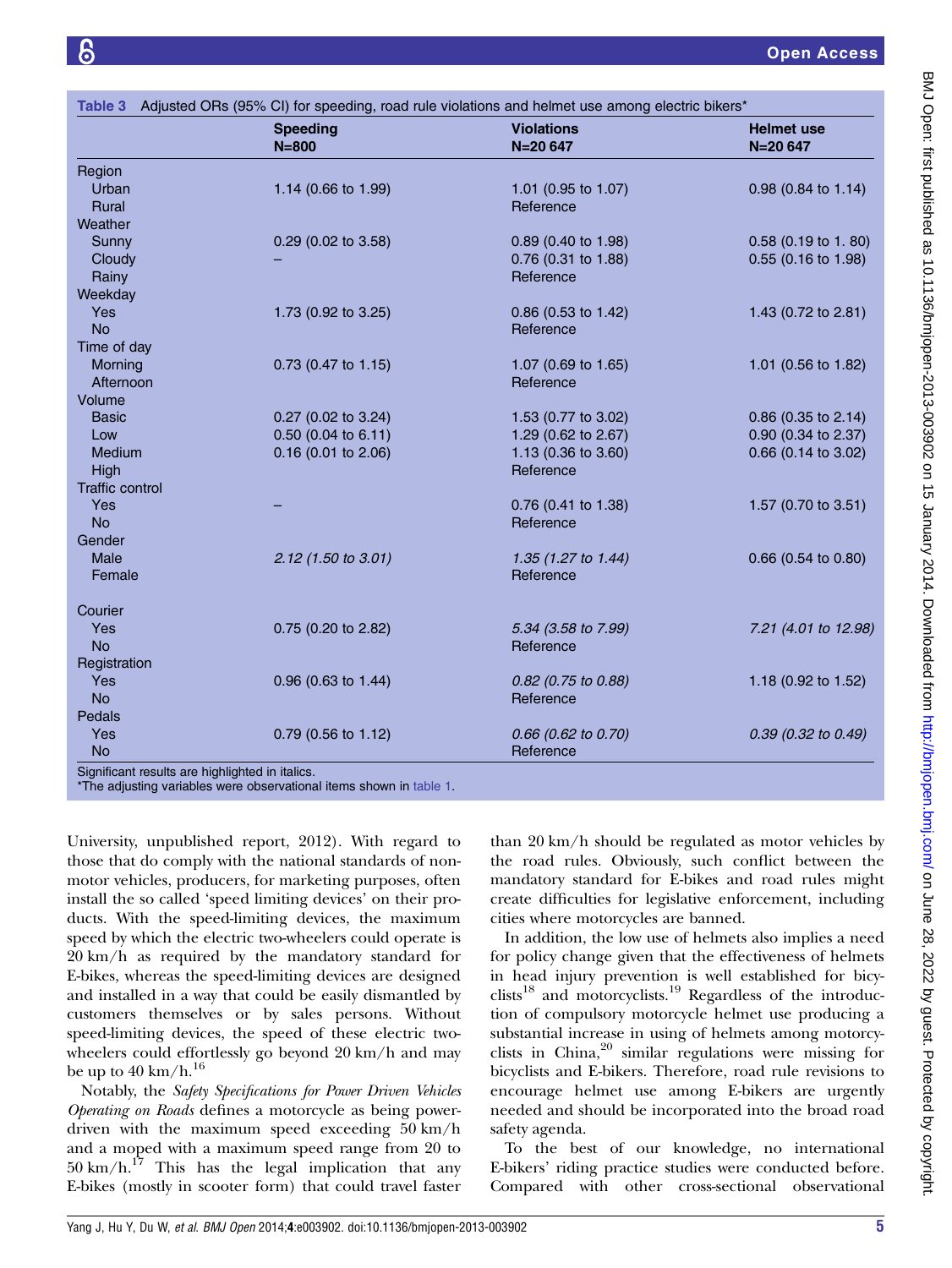|               | <b>Carrying passengers</b><br>$N = 2169$ | <b>Running red lights</b><br>$N = 1682$ | <b>Carrying large cargo</b><br>$N = 700$ | <b>Riding opposite</b><br>direction<br>$N = 579$ | <b>Riding in a motor</b><br>vehicle lane<br>$N = 315$ | Mobile phone use<br>$N=72$ |
|---------------|------------------------------------------|-----------------------------------------|------------------------------------------|--------------------------------------------------|-------------------------------------------------------|----------------------------|
| Weather       |                                          |                                         |                                          |                                                  |                                                       |                            |
| Sunny         | 2.51 (0.64 to 9.86)                      | $0.41$ (0.06 to 2.58)                   | 1.16 (0.62 to $2.18$ )                   | 1.54 (0.49 to 4.84)                              | 1.03 (0.07 to 15.00)                                  | $0.80$ (0.16 to 4.05)      |
| Cloudy        | 2.01 (0.32 to 12.74)                     | 0.78 (0.07 to 9.51)                     | 1.28 (0.56 to 2.93)                      | 1.43 $(0.31 \text{ to } 6.62)$                   | 7.72 (0.21 to 288.20)                                 | 3.17 (0.34 to 29.69)       |
| Rainy         |                                          |                                         | Reference                                |                                                  |                                                       |                            |
| Weekday       |                                          |                                         |                                          |                                                  |                                                       |                            |
| <b>Yes</b>    | 0.55 (0.16 to 1.92)                      | 1.21 (0.22 to 6.62)                     | 1.15 $(0.64 \text{ to } 2.06)$           | $0.83$ (0.29 to 2.36)                            | $0.45$ (0.04 to 5.31)                                 | 0.98 (0.14 to 6.69)        |
| <b>No</b>     |                                          |                                         | Reference                                |                                                  |                                                       |                            |
| Time of day   |                                          |                                         |                                          |                                                  |                                                       |                            |
| Morning       | 0.71 (0.22 to 2.33)                      | 2.35 (0.47 to 11.70)                    | 1.22 $(0.70 \text{ to } 2.10)$           | $0.90$ (0.34 to 2.42)                            | 0.86 (0.08 to 8.97)                                   | 1.60 (0.32 to 8.00)        |
| Afternoon     |                                          |                                         | Reference                                |                                                  |                                                       |                            |
| Volume        |                                          |                                         |                                          |                                                  |                                                       |                            |
| <b>Basic</b>  | $0.53$ (0.15 to 1.92)                    | $9.21$ (1.63 to 51.92)                  | $3.59$ (2.01 to 6.41)                    | $0.90$ (0.31 to 2.59)                            | 47.54 (3.69 to 612.34)                                | 5.15 (1.13 to 23.42)       |
| Low           | $0.65$ (0.11 to 4.01)                    | 4.95 (0.43 to 57.61)                    | $2.65$ (1.12 to 6.25)                    | 0.86 (0.19 to 3.98)                              | 3.86 (0.11 to 133.67)                                 | 3.51 (0.32 to 37.89)       |
| Medium        | 0.43 (0.07 to 2.76)                      | 8.41 (0.68 to 104.11)                   | 1.88 (0.81 to 4.36)                      | $0.83$ (0.18 to 3.89)                            | 7.59 (0.20 to 296.13)                                 | 4.67 (0.43 to 50.91)       |
| <b>High</b>   |                                          |                                         | Reference                                |                                                  |                                                       |                            |
| Gender        |                                          |                                         |                                          |                                                  |                                                       |                            |
| Male          | 1.26 (1.13 to 1.40)                      | 1.32 (1.17 to 1.49)                     | 1.73 $(1.43 \text{ to } 2.10)$           | 1.09 $(0.91 \text{ to } 1.31)$                   | $2.14$ (1.62 to 2.84)                                 | 2.38 (1.29 to 4.40)        |
| Female        |                                          |                                         | Reference                                |                                                  |                                                       |                            |
| Courier       |                                          |                                         |                                          |                                                  |                                                       |                            |
| Yes           | $0.11$ (0.03 to 0.43)                    | $0.82$ (0.44 to 1.55)                   | 53.36 (31.34 to 90.86)                   | $2.03$ (1.03 to 4.00)                            | 1.14 (0.34 to 3.76)                                   | 5.26 (1.79 to 15.46)       |
| <b>No</b>     |                                          |                                         | Reference                                |                                                  |                                                       |                            |
| Registrations |                                          |                                         |                                          |                                                  |                                                       |                            |
| Yes           | 1.17 (0.89 to 1.54)                      | 0.99 (0.75 to 1.32)                     | $0.69$ (0.48 to 0.99)                    | 1.07 (0.68 to 1.66)                              | $0.74$ (0.45 to 1.23)                                 | 3.16 (0.43 to 22.94)       |
| <b>No</b>     |                                          |                                         | Reference                                |                                                  |                                                       |                            |
| Pedals        |                                          |                                         |                                          |                                                  |                                                       |                            |
| Yes           | $0.69$ (0.62 to 0.77)                    | 0.89 (0.79 to 1.01)                     | $0.62$ (0.51 to 0.75)                    | $0.99$ (0.83 to 1.20)                            | $0.57$ (0.43 to 0.77)                                 | $0.82$ (0.47 to 1.42)      |
| <b>No</b>     |                                          |                                         | Reference                                |                                                  |                                                       |                            |

## 4 Adjusted ORs (95% CI) for individual road rule violations among electric bikers observed in Wuzhong (urban district)\*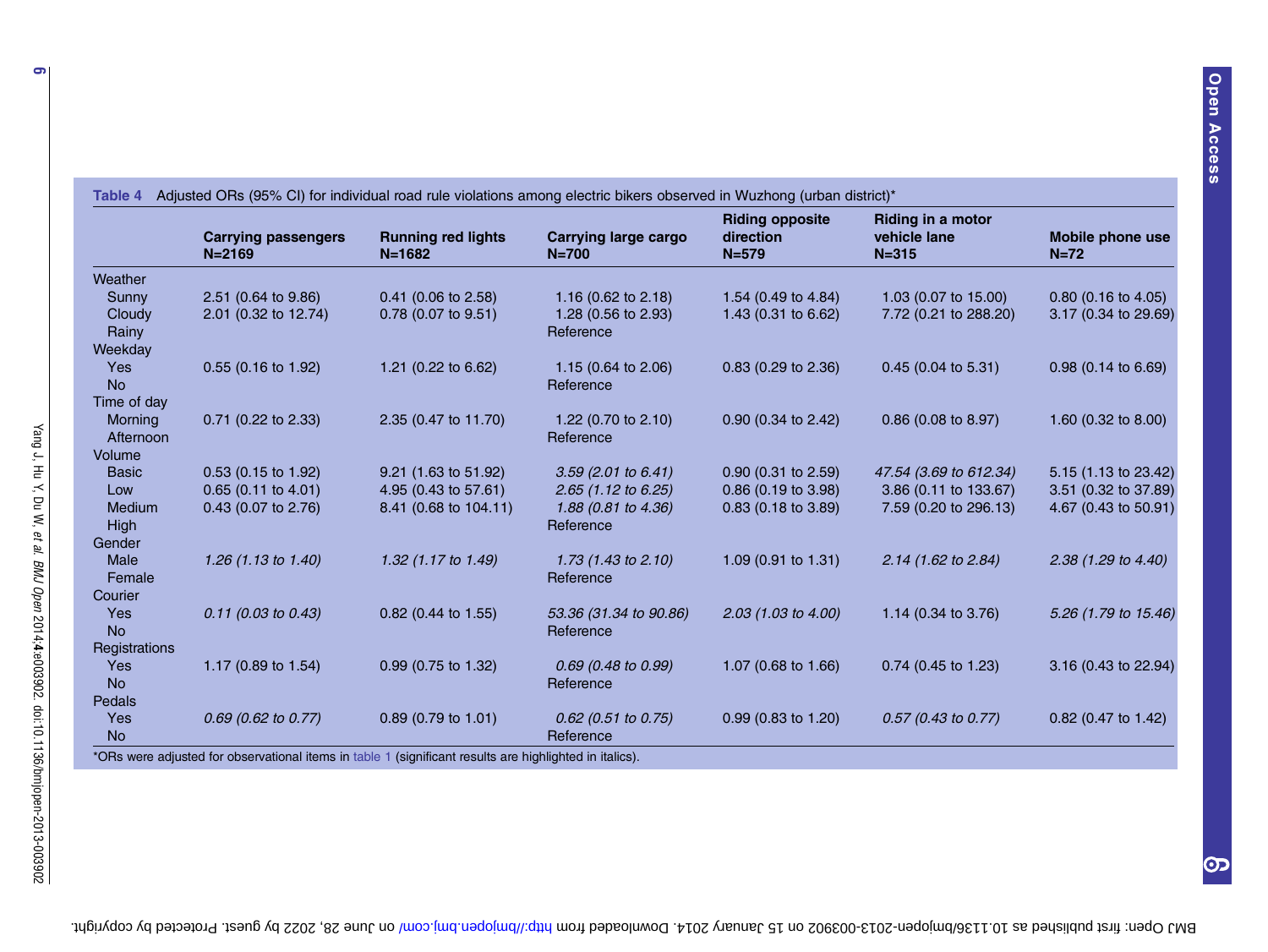|                        | <b>Riding opposite</b><br>direction<br>$N = 3220$ | Carrying<br>passengers<br>$N = 2139$ | Carrying<br>large cargo<br>$N = 1058$       | <b>Running</b><br>red lights<br>$N = 648$ | <b>Riding in a motor</b><br>vehicle lane<br>$N = 141$ | <b>Mobile</b><br>phone use<br>$N = 116$ |
|------------------------|---------------------------------------------------|--------------------------------------|---------------------------------------------|-------------------------------------------|-------------------------------------------------------|-----------------------------------------|
| Weather                |                                                   |                                      |                                             |                                           |                                                       |                                         |
| Sunny<br>Cloudy        | 0.75 (0.54 to 1.05)                               | 0.93 (0.57 to 1.53)                  | $0.92$ (0.54 to 1.55)<br>Reference          | $0.14$ (0.01 to 2.19)                     | 0.64 (0.09 to 4.39)                                   | 1.35 (0.05 to 37.20)                    |
| Weekday                |                                                   |                                      |                                             |                                           |                                                       |                                         |
| Yes<br><b>No</b>       | 0.78 (0.56 to 1.08)                               | $0.46$ (0.28 to 0.75)                | $0.53$ (0.31 to 0.88)<br>Reference          | 1.86 $(0.12 \text{ to } 28.19)$           | 1.91 (0.32 to 11.50)                                  | 1.16 (0.04 to 36.12)                    |
| Time of day            |                                                   |                                      |                                             |                                           |                                                       |                                         |
| Morning<br>Afternoon   | 1.15 $(0.90 \text{ to } 1.48)$                    | $0.86$ (0.59 to 1.25)                | $0.87$ (0.59 to 1.30)<br>Reference          | 4.83 (0.58 to 40.31)                      | $0.86$ (0.19 to 3.99)                                 | 0.80 (0.06 to 10.56)                    |
| Volume                 |                                                   |                                      |                                             |                                           |                                                       |                                         |
| <b>Basic</b><br>Low    | 1.15 (0.88 to 1.51)                               | 1.04 (0.69 to 1.56)                  | $0.97$ (0.63 to 1.49)<br>Reference          | $0.11$ (0.01 to 1.11)                     | $0.35(0.08 \text{ to } 1.62)$                         | 2.55 (0.14 to 47.09)                    |
| <b>Traffic control</b> |                                                   |                                      |                                             |                                           |                                                       |                                         |
| Yes<br><b>No</b>       | 1.86 (1.36 to 2.54)                               | 1.33 (0.84 to 2.12)                  | 1.97 $(1.20 \text{ to } 3.21)$<br>Reference | 0.03 (0.00 to 0.39)                       | $0.05$ (0.01 to 0.40)                                 | 1.26 (0.06 to 25.40)                    |
| Gender                 |                                                   |                                      |                                             |                                           |                                                       |                                         |
| Male<br>Female         | 0.89 (0.81 to 0.97)                               | 1.17 (1.05 to 1.29)                  | 1.14 (0.99 to 1.30)<br>Reference            | $1.32$ (1.11 to 1.57)                     | 1.13 (0.80 to 1.60)                                   | 1.75 (0.14 to 22.54)                    |
| Courier                |                                                   |                                      |                                             |                                           |                                                       |                                         |
| Yes<br><b>No</b>       | 0.71 (0.36 to 1.41)                               | Not estimable                        | 11.06 (6.05 to 20.23)<br>Reference          | 1.07 (0.37 to 3.12)                       | 2.67 (0.62 to 11.53)                                  | Not estimable                           |
| Registrations          |                                                   |                                      |                                             |                                           |                                                       |                                         |
| Yes<br><b>No</b>       | $0.86$ (0.78 to 0.93)                             | $0.76$ (0.68 to 0.84)                | $0.87$ (0.76 to 0.99)<br>Reference          | 1.03 (0.86 to 1.22)                       | $0.59$ (0.40 to 0.88)                                 | 0.98 (0.08 to 11.86)                    |
| Pedals                 |                                                   |                                      |                                             |                                           |                                                       |                                         |
| Yes<br><b>No</b>       | $0.92$ (0.84 to 1.00)                             | $0.78$ (0.71 to 0.87)                | $0.44$ (0.38 to 0.50)<br>Reference          | 0.91 (0.77 to 1.08)                       | $0.95$ (0.67 to 1.34)                                 | 0.99 (0.09 to 11.53)                    |

 $\overline{\phantom{0}}$